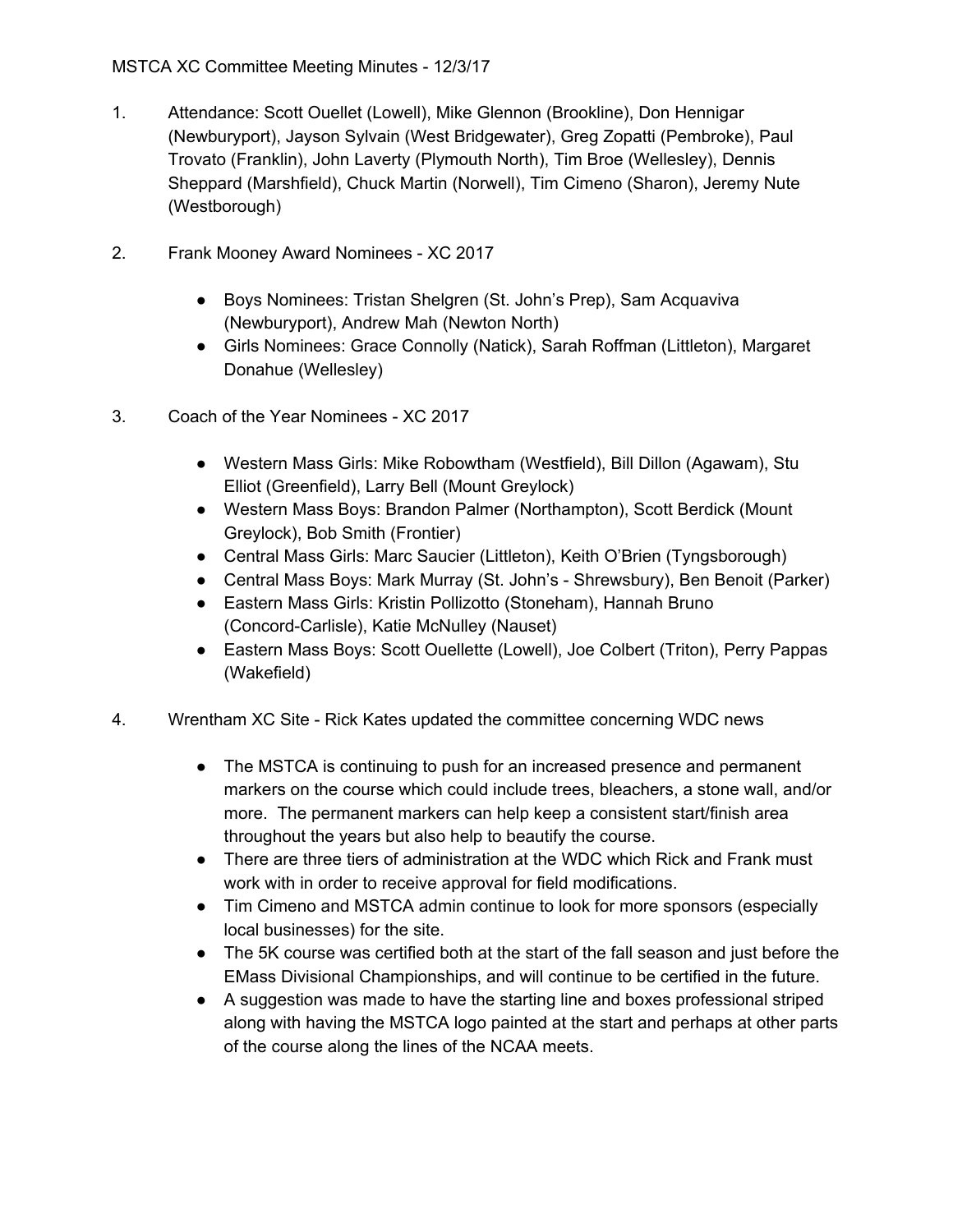- 5. Multiple Mats for Mid-Race Scoring
	- Rick experimented with a 2nd mat at the Frank Mooney Meet
	- If placed at the mile mark, the mat would have to be reset once the final runners cross over during the initial loop and before the lead runners reach the mile;
	- A larger section of the course near the mat would need to be fenced off in order to keep the non-competing chips (either pinned on cheering, non-racing teammates or attached to the clipboards of coaches) from registering in the results;
	- Rick will also need additional staff to learn how to run the MyLaps system and MSTCA will need an announcer and a bluetooth outdoor speaker system to present the live results.
- 6. Twilight Meet
	- Meet was the largest yet with just under 3,000 runners crossing the finish line;
	- There was a medical emergency in the middle of the meet at the far end of the first field which caused a 15 minute delay due to issues with the on-site medical staff; the trainers did a fantastic job to help control the situation until off-site medical personnel arrived;
	- MSTCA Admin has received permission from the CC Fairgrounds to alter the fence at the end of the opening field in order to avoid the initial bottleneck which occurs 25 seconds into each race; the MSTCA will pay for these fence alterations, however…
	- The enormity of the meet has caused the Executive Board to direct the XC Committee to investigate future formats for this meet.
	- Much discussion was held regarding the possibility of hosting the meet over two evenings instead of just one.
	- A survey will be created and distributed to the coaches in order for the committee to have more information in regards to future decisions regarding the meet.

## 7. Frank Kelley Meet

- ~3030 athletes entered and just over 2200 raced
- A new format was used for the meet in order to distinguish it further from the Bay State Meet held two weeks later.
- The championship races each had  $\sim$  135 competitors and were well-received.
- Some of the races had extremely small numbers (Girls D1 Open 5K = 67 runners, etc)
- 2 teams from outside MA competed: Southington, CT and Coventry, RI
- Coaches were polled and 63% were in favor of keeping the championship races
- 70% of coaches were in favor of keeping the 3K format for the future
- The break between the morning and afternoon sessions should not be as long.
- Discussion was held as to whether the Middle School Bay State Meet could fill the space between the sessions or if it should be held after the final afternoon session race is complete.